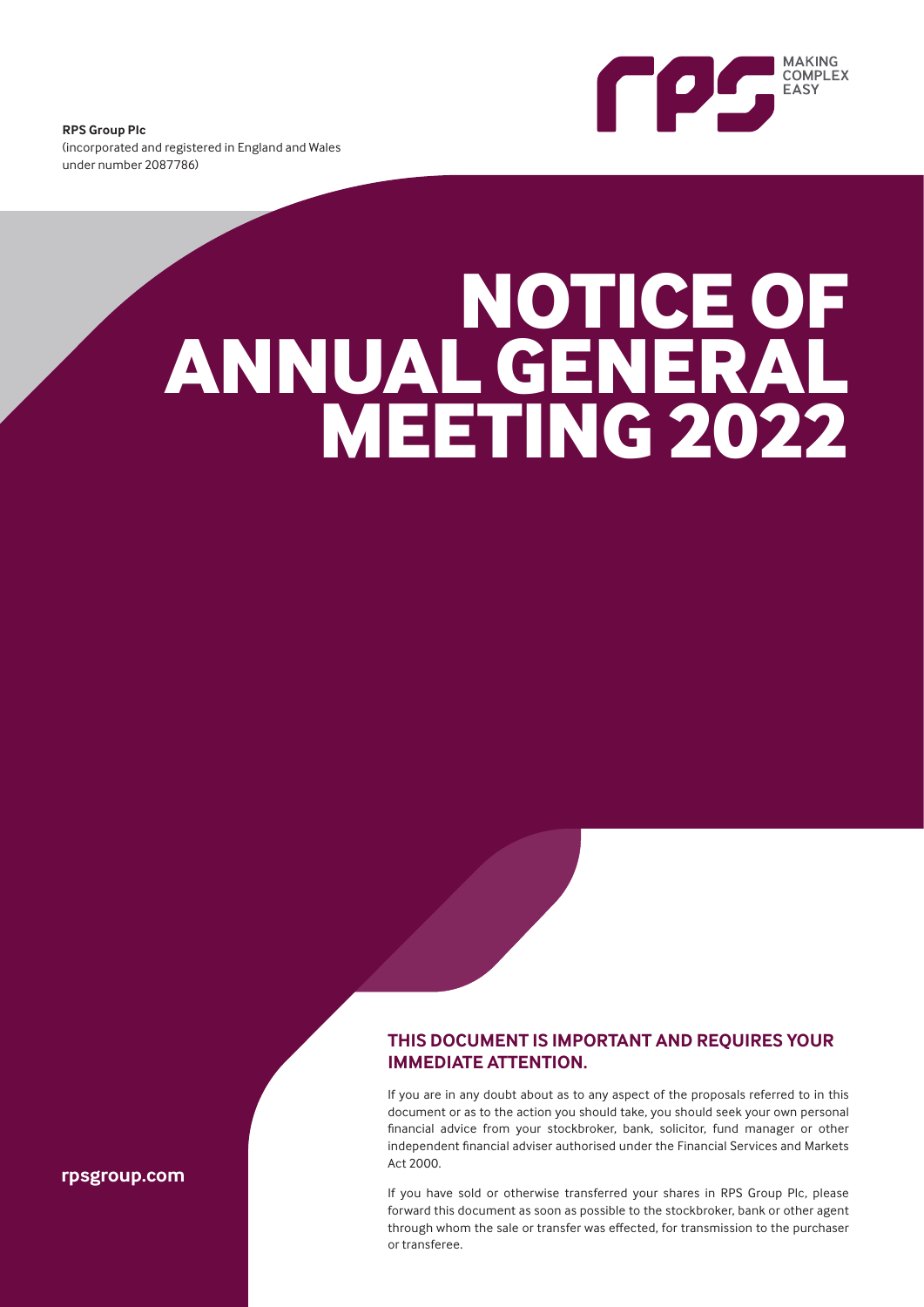**Notice of Annual General Meeting**

This page is intentionally blank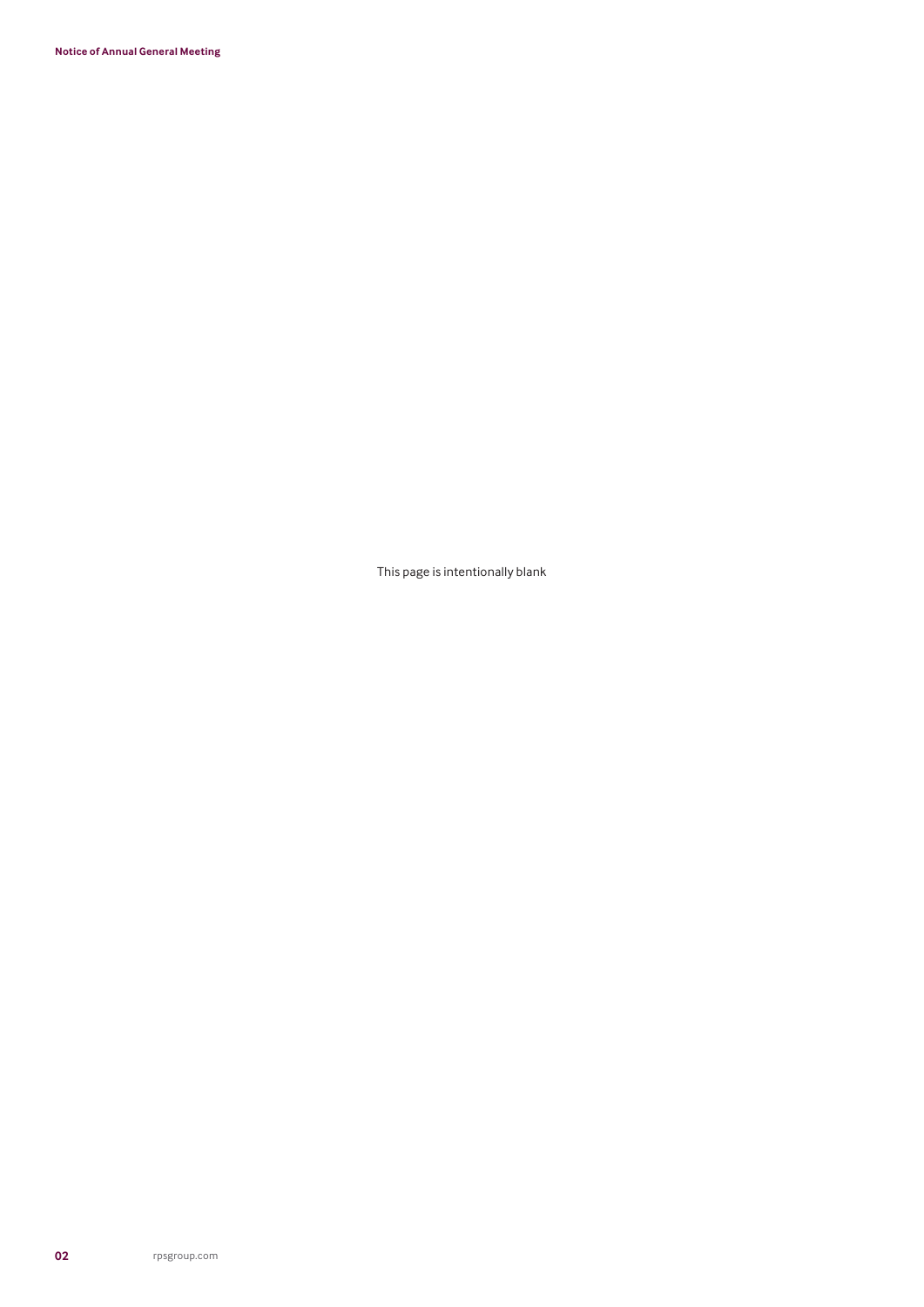RPS Group Plc (the "Company") 24 March 2022 20 Western Avenue Milton Park Abingdon Oxfordshire OX14 4SH

Dear Shareholder

# **ANNUAL GENERAL MEETING 2022**

The Annual General Meeting of the Company will be held on Tuesday, 26 April 2022, commencing at 10.00am at the offices of RPS Group Plc, 20 Western Avenue, Milton Park, Abingdon, Oxon, OX14 4SH. A copy of the Annual Report and Accounts of RPS Group Plc for the financial year ended 31 December 2021, including the Annual Financial Statements and the Directors' Remuneration Report, is enclosed.

The notice of meeting that follows on pages 4 to 11 of this document itemises the business to be conducted at the Annual General Meeting. This year, shareholders will be asked to approve 18 resolutions which consist of regular items of corporate business as well as two additional items both of which are explained below. Items relating to disapplication of pre-emption rights, purchase of own shares, notice period for general meetings and changes to the Company's Articles of Association are to be dealt with as special resolutions which means that, for each of those resolutions to be passed, at least 75 per cent of the votes cast must be in favour of that resolution. All other business is to be dealt with by way of ordinary resolution which means that, for each of those resolutions to be passed, more than 50 per cent of the votes cast must be in favour of that resolution.

#### **Resolution 3 Approval of the Directors' Remuneration Policy**

The Company's Directors' Remuneration Policy was last approved by shareholders in December 2019, which means that the Company is required to put a policy to a shareholder vote by no later than 31 December 2022. Resolution 3 therefore seeks to renew approval for the policy as set out on pages 132 to 142 of the Annual Report and Accounts. This policy is the same as that approved in December 2019, subject to one change as detailed in the explanatory note on page 9. The Board's Remuneration Committee intends to undertake a review of this policy later in 2022.

#### **Resolution 17 Changes to Articles of Association**

We are proposing to adopt new Articles of Association (the "New Articles") in order to update the Company's current Articles of Association (the "Current Articles") which were adopted in 2010. The principal changes introduced in the New Articles are summarised in the explanatory notes on page 11 of this document. Other changes which are of a minor, technical, procedural or clarificatory nature have not been summarised. Generally, the proposed amendments are to reflect recent developments in market practice regarding the holding of general meetings and to allow the Company to elect to make payments to shareholders using electronic fund transfer. A copy of the New Articles, and a copy of the Current Articles marked up to show all proposed changes, are available for inspection at the offices of DLA Piper UK LLP, 160 Aldersgate Street, London EC1A 4HT during normal business hours on any business day from the date of this notice until the conclusion of the AGM and at the AGM venue for at least 15 minutes prior to and during the AGM, or on the Company's website at www.rpsgroup.com.

# **ACTIONS TO BE TAKEN**

Shareholders will find enclosed with this document a Form of Proxy for use in connection with the Annual General Meeting. If you would like to vote on the resolutions set out in the Notice but cannot come to the Annual General Meeting, the Form of Proxy should be completed and returned in accordance with the instructions given. This should be received not less than 48 hours before the time appointed for the meeting, excluding any part of a day which is a non- working day. Completion and return of the Form of Proxy will not prevent you from attending the meeting and voting in person should you wish to do so.

## **RECOMMENDATION**

Your Directors consider that all of the proposals to be considered at the Annual General Meeting are in the best interests of the Company and of its shareholders as a whole. The Directors unanimously recommend that you vote in favour of these resolutions, as they intend to do in respect of their own beneficial holdings.

Should you have any questions please contact the Registrar's helpline on 0371 384 2083 for UK shareholders, or +44 121 415 7047 for overseas shareholders, or the Company Secretary at the address above. Lines are open 8.30am to 5.30pm, Monday to Friday (excluding public holidays in England and Wales).

Yours faithfully for RPS Group Plc

Kennet

**Kenneth Lever** Chairman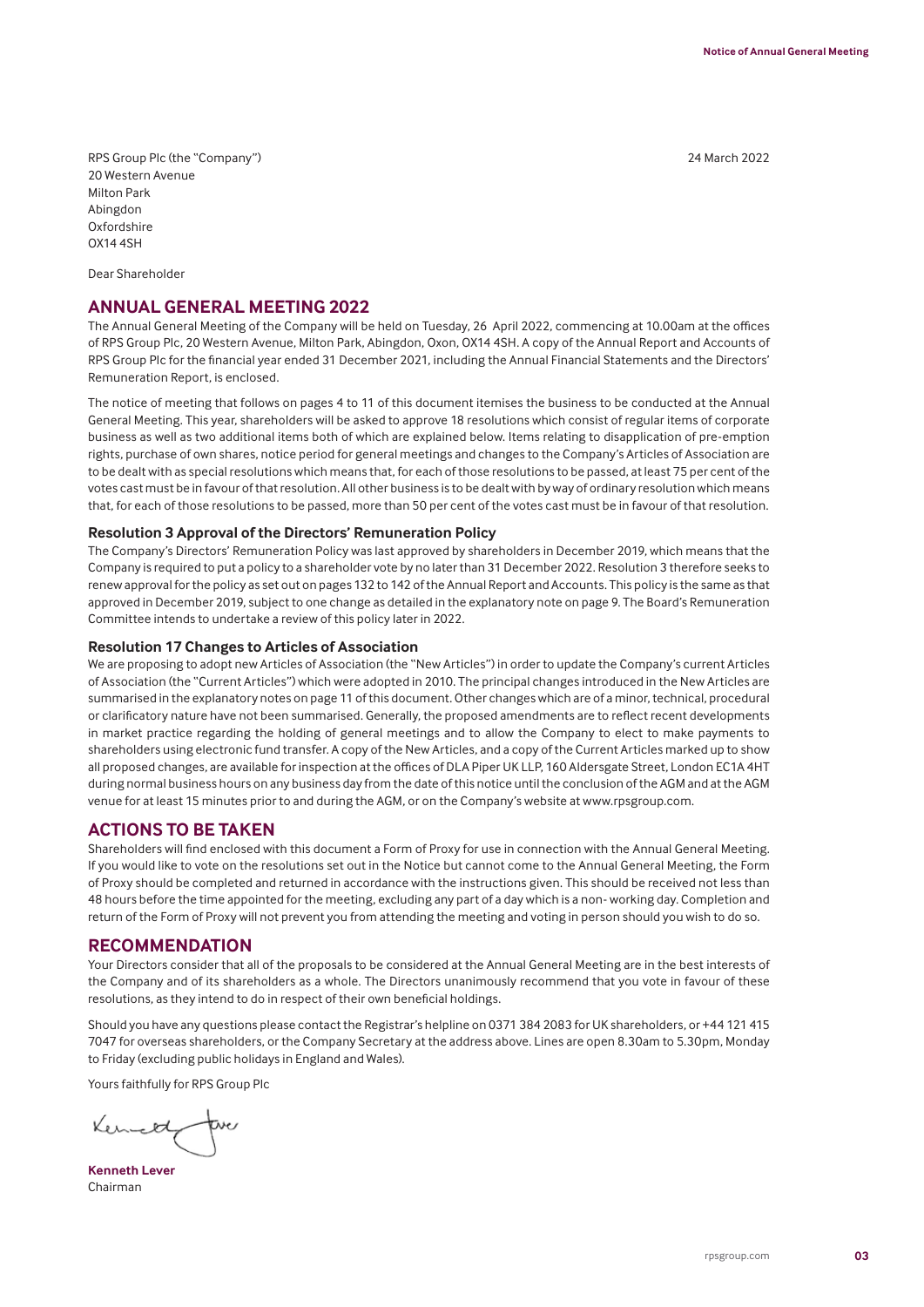# **2022 NOTICE OF ANNUAL GENERAL MEETING**

Notice is hereby given that the 2022 Annual General Meeting of RPS Group Plc (the "Company") will be held at the offices of RPS Group Plc, 20 Western Avenue, Milton Park, Abingdon, Oxon, OX14 4SH, on Tuesday 26 April 2022 at 10.00am for the following purposes:

To consider and, if thought fit, to pass the resolutions set out below. Resolutions 1 to 13 will be proposed as ordinary resolutions and Resolutions 14 to 18 will be proposed as special resolutions.

## **Ordinary Resolutions**

- 1. To receive and adopt the Annual Report and Accounts (including the Company's annual accounts and the strategic, directors' and auditors' reports) for the financial year ended 31 December 2021.
- 2. To approve the Directors' Remuneration Report (other than the part containing the Directors' Remuneration Policy) in the form set out on pages 115 to 131 of the Company's Annual Report and Accounts for the financial year ended 31 December 2021.
- 3. To approve the Directors' Remuneration Policy, in the form set out on pages 132 to 142 of the Company's Annual Report and Accounts for the financial year ended 31 December 2021.
- 4. To re-elect Allison Bainbridge as a Director.
- 5. To re-elect Judith Cottrell as a Director.
- 6. To re-elect John Douglas as a Director.
- 7. To re-elect Catherine Glickman as a Director.
- 8. To re-elect Kenneth Lever as a Director.
- 9. To re-elect Michael McKelvy as a Director.
- 10. To re-elect Elizabeth Peace as a Director.
- 11. To reappoint Deloitte LLP as auditors of the Company.
- 12. To authorise the Audit Committee to determine the auditors' remuneration.
- 13. In substitution for all existing authorities (which, to the extent unused at the date of this resolution, are revoked with immediate effect), the Directors be and they are hereby generally and unconditionally authorised in accordance with section 551 of the Companies Act 2006 ("Act") to exercise all the powers of the Company to allot shares in the Company or to grant rights to subscribe for or to convert any security into shares in the Company:
	- i. up to an aggregate nominal amount of £2,775,109; and
	- ii. comprising equity securities (within the meaning of section 560(1) of the Act) up to a further aggregate nominal amount of £2,775,109 in connection with an offer by way of a rights issue:
		- (a) to holders of ordinary shares in the capital of the Company in proportion (as nearly as practicable) to the respective numbers of ordinary shares held by them; and
		- (b) to holders of other equity securities in the capital of the Company, as required by the rights of those securities or, subject to such rights, as the Directors otherwise consider necessary,

(subject only to such exclusions or other arrangements as the Directors may consider appropriate or expedient to deal with treasury shares, fractional entitlements, record dates or legal and practical difficulties under the laws of or the requirements of any regulatory body or stock exchange in any territory or otherwise), during the period commencing on the date of the passing of this resolution and expiring 15 months from the date of passing of this resolution or, if earlier, at the conclusion of the next annual general meeting of the Company, except that the Company may before the expiry of such period make offers or agreements which would or might require shares to be allotted or rights to subscribe for or to convert security into shares to be granted after the expiry of such period and the Directors may allot shares or grant such rights pursuant to such offers or agreements as if the authority conferred hereby had not expired.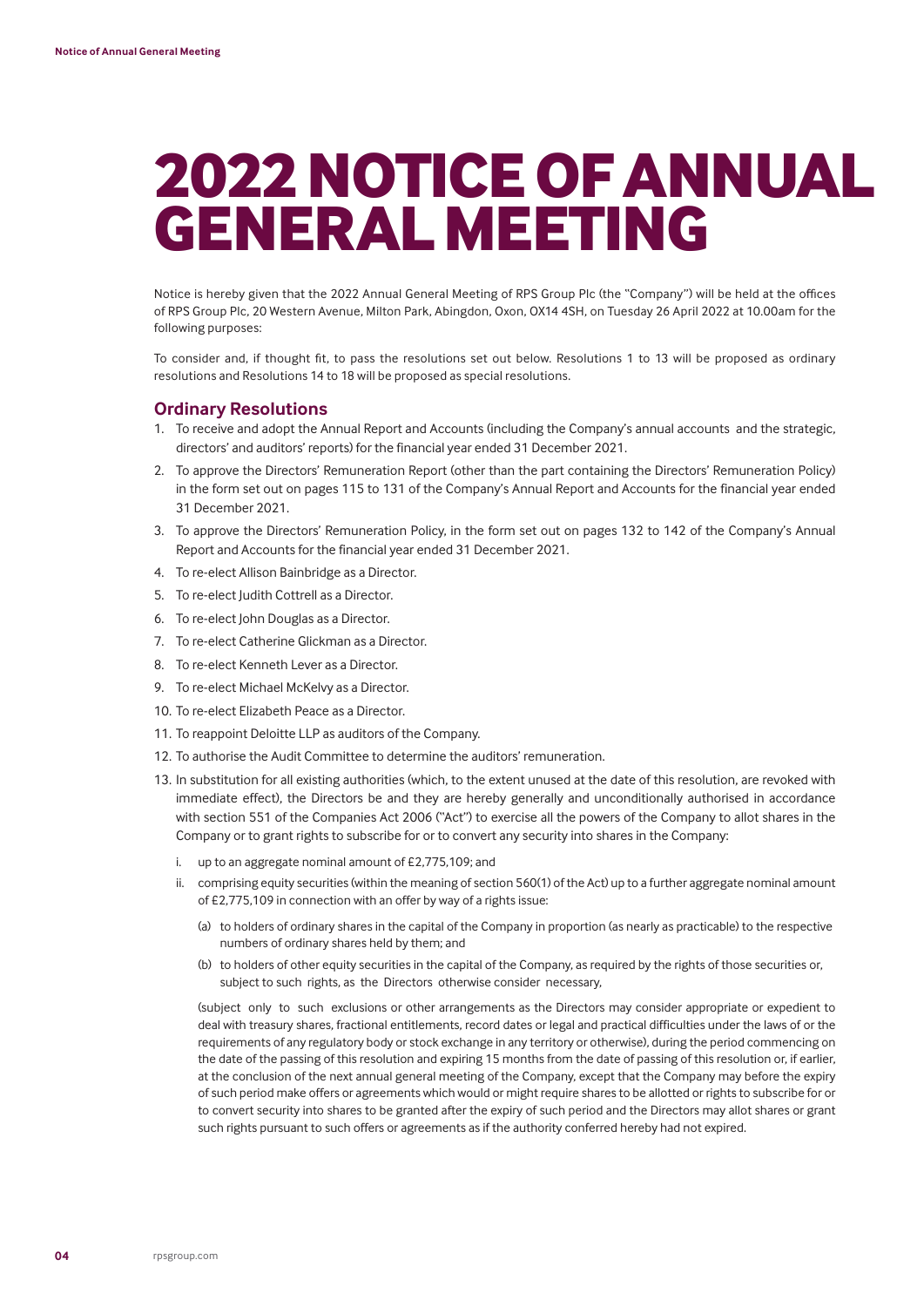# **Special Resolutions**

- 14. Subject to the passing of resolution 13, in substitution for all existing authorities (which, to the extent unused at the date of this resolution, are revoked with immediate effect), the Directors be and they are hereby generally empowered to allot equity securities (within the meaning of section 560 of the Act) of the Company for cash pursuant to section 570 of the Act, and the authority granted by resolution 13 and to sell ordinary shares held by the Company as treasury shares for cash pursuant to section 573 of the Act, as if section 561(1) of the Act did not apply to such allotment or sale, PROVIDED THAT this power shall be limited to:
	- i. the allotment of equity securities or sale of treasury shares in connection with an offer of equity securities (whether by way of a rights issue, open offer or otherwise but, in the case of an allotment pursuant to the authority granted by paragraph ii of resolution 13, such power shall be limited to the allotment of equity securities in connection with an offer by way of a rights issue):
		- (a) to holders of ordinary shares in the capital of the Company in proportion (as nearly as practicable) to the respective numbers of ordinary shares held by them; and
		- (b) to holders of other equity securities in the capital of the Company, as required by the rights of those securities or, subject to such rights, as the Directors otherwise consider necessary,

(subject only to such exclusions or other arrangements as the Directors may consider appropriate or expedient to deal with treasury shares, fractional entitlements, record dates or legal and practical difficulties under the laws of or the requirements of any regulatory body or stock exchange in any territory or otherwise); and

ii. the allotment (otherwise than pursuant to sub-paragraph (i) above) of equity securities or sale of treasury shares in each case up to an approximate aggregate nominal amount of £416,000;

and such power shall expire 15 months from the date of passing of this resolution or, if earlier, on the conclusion of the next annual general meeting of the Company<sup>1</sup> except that the Company may before such expiry make offers or agreements which would or might require equity securities to be allotted or treasury shares to be sold for cash after expiry of such period and the Directors may allot equity securities or sell treasury shares for cash in pursuance of such offers or agreements as if the power conferred hereby had not expired.

- 15. That, subject to the passing of resolution 13, the Directors be and hereby are generally empowered in addition to any authority granted under resolution 14 to allot equity securities (within the meaning of section 560 of the Act) for cash pursuant to the authority granted by resolution 13 and to sell ordinary shares held by the Company as treasury shares for cash as if section 561(1) of the Act did not apply to any such allotment or sale, provided that this power shall be limited to the allotment of equity securities or sale of treasury shares:
	- i. up to an aggregate nominal amount of £416,000; and
	- ii. used only for the purposes of financing (or refinancing, if such refinancing occurs within six months of the original transaction) a transaction which the Directors determine to be an acquisition or other capital investment of a kind contemplated by the Statement of Principles on Disapplying Pre-Emption Rights most recently published by the Pre-Emption Group prior to the date of this notice,

and such power shall expire 15 months from the date of passing of this resolution or, if earlier, on the conclusion of the next annual general meeting of the Company except that the Company may before such expiry make offers or agreements which would or might require equity securities to be allotted or treasury shares to be sold for cash after expiry of such period and the Directors may allot equity securities or sell treasury shares for cash in pursuance of such offers or agreements as if the power conferred hereby had not expired.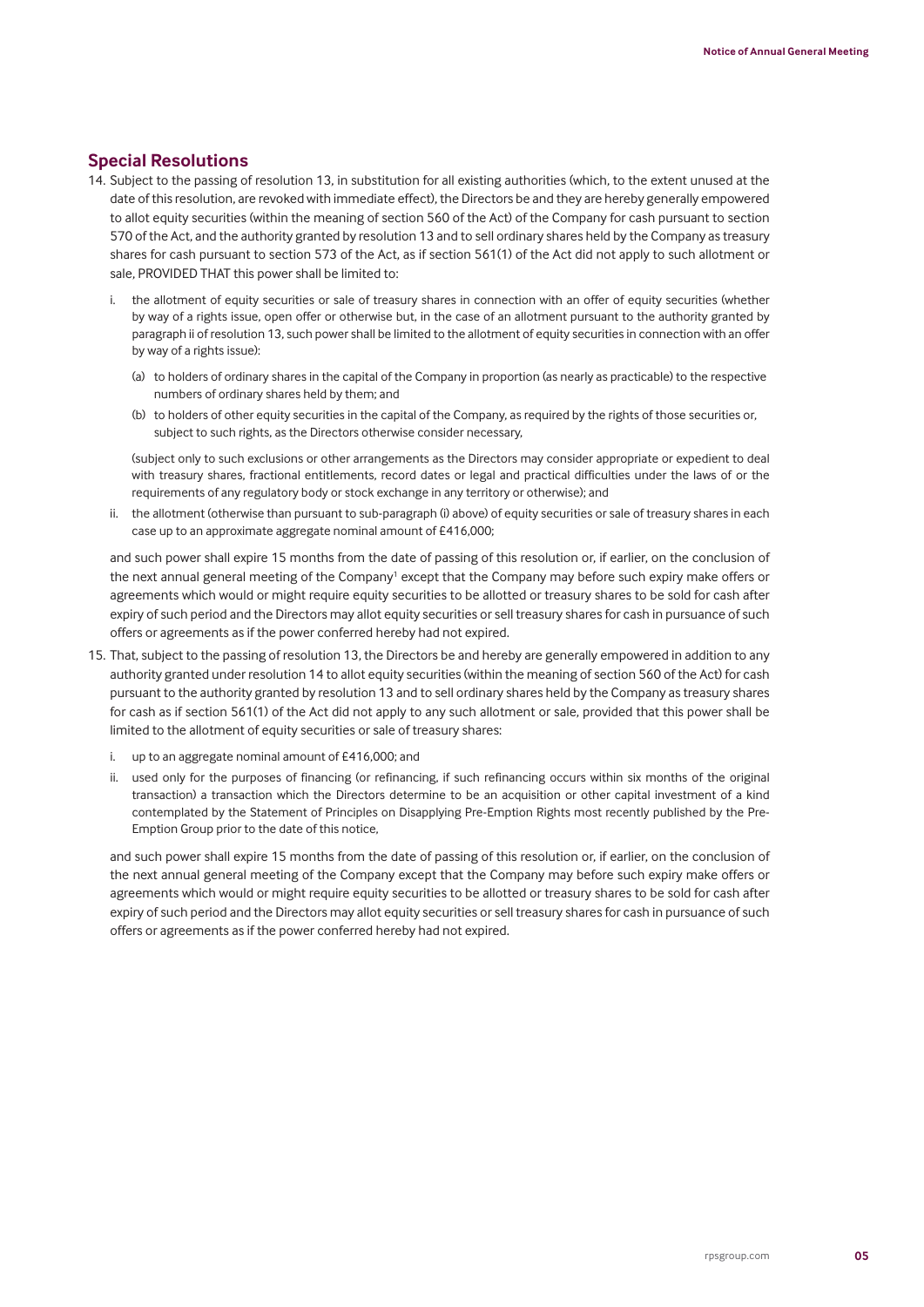- 16. The Company be and is hereby generally and unconditionally authorised for the purposes of section 701 of the Act to make one or more market purchases (within the meaning of section 693(4) of the Act) on the London Stock Exchange of ordinary shares of 3 pence each in the capital of the Company on such terms and in such manner as the Board of Directors of the Company ("Board") may from time to time determine provided that:
	- i. the maximum aggregate number of ordinary shares hereby authorised to be purchased is 27,750,000 (representing approximately 10% of the Company's issued share capital as at 28 February 2022);
	- ii. the minimum price (exclusive of expenses) which may be paid for such shares is 3 pence per ordinary share;
	- iii. the maximum price (exclusive of expenses) which may be paid for an ordinary share is the higher of:
		- (a) an amount equal to 105% of the average of the middle market quotations for an ordinary share in the capital of the Company as derived from the Daily Official List of the London Stock Exchange for the five business days immediately preceding the date on which the ordinary share is purchased; and
		- (b) an amount equal to the higher of the price of the last independent trade of an ordinary share in the capital of the Company and the highest current independent bid for an ordinary share in the capital of the Company on the trading venue where the purchase is carried out,

and unless previously renewed, varied or revoked, the authority hereby conferred shall expire 15 months from the date of passing of this resolution or, if earlier, at the conclusion of the Company's next annual general meeting, except that the Company may make a contract or contracts to purchase ordinary shares in the capital of the Company under the authority hereby conferred prior to the expiry of such authority which will or may be executed wholly or partly after the expiry of such authority and may make a purchase of ordinary shares in the capital of the Company pursuant to any such contract or contracts as if the authority conferred by this resolution had not expired.

- 17. That, with effect from the close of the 2022 Annual General Meeting, the Articles of Association produced to the meeting and initialled by the Chair of the meeting for identification purposes be adopted as the Articles of Association of the Company in substitution for, and to the exclusion of, the Company's existing Articles of Association.
- 18. That a general meeting of the Company (other than an annual general meeting) may be called on not less than 14 clear days' notice.

24 March 2022

by order of the Board **Nicholas Rowe**  Company Secretary

Registered office: 20 Western Avenue, Milton Park, Abingdon, Oxfordshire, OX14 4SH

Registered in England and Wales No. 2087786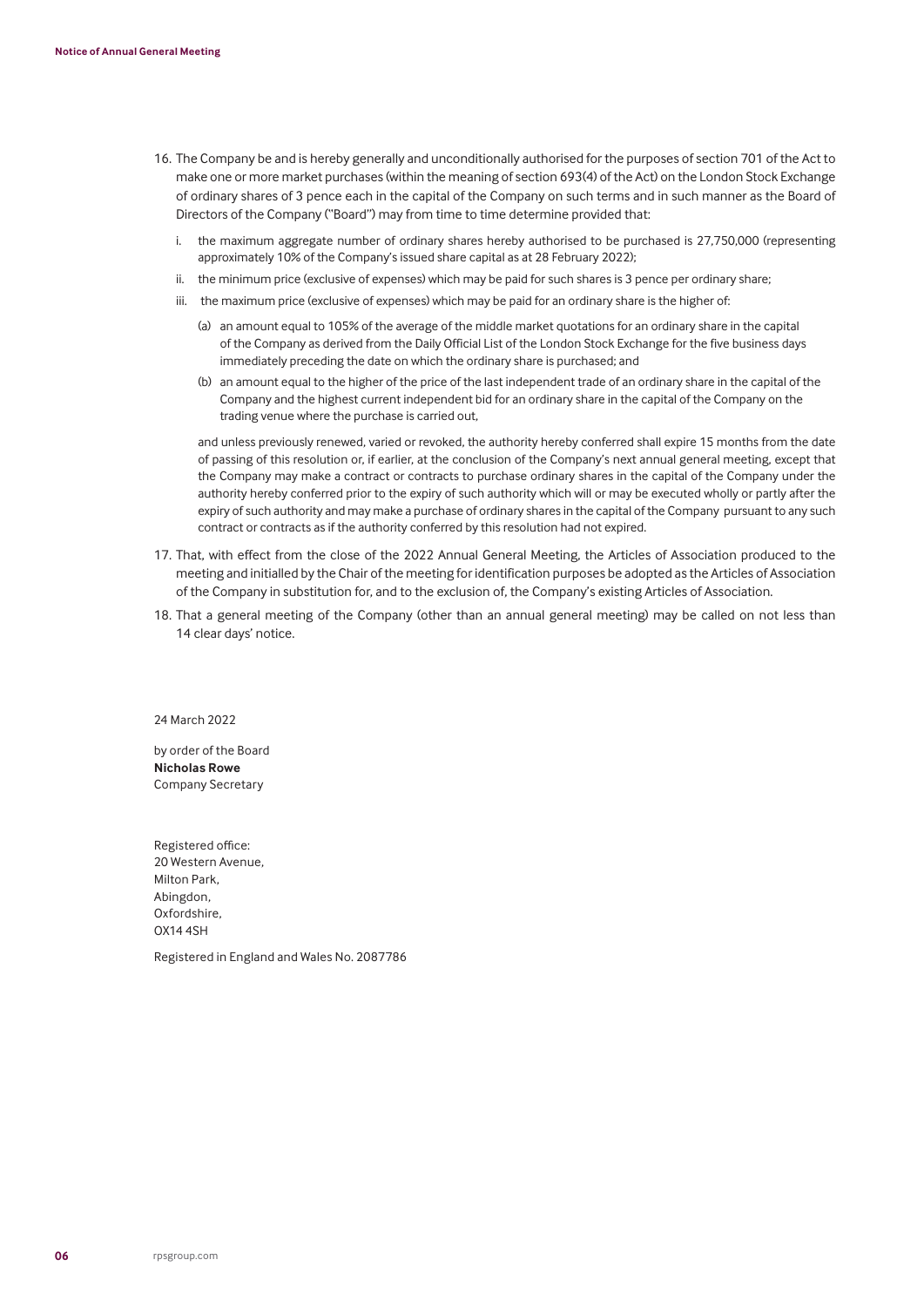# **NOTES**

- 1. A member entitled to attend and vote at the meeting is entitled to appoint one or more persons as proxies to attend, speak and vote. A proxy need not be a member of the Company. The appointment of a proxy will not preclude a member from attending and voting at the meeting in person should they subsequently decide to do so.
	- CREST members who wish to appoint a proxy or proxies through the CREST electronic proxy appointment service may do so for the meeting and any adjournment(s) thereof by using the procedures described in the CREST Manual which can be viewed at www.euroclear.com. CREST personal members or other CREST sponsored members, and those CREST members who have appointed a voting service provider(s), should refer to their CREST sponsor or voting service provider(s), who will be able to take the appropriate action on their behalf.
	- (b) In order for a proxy appointment or instruction made using the CREST service to be valid, the appropriate CREST message (a "CREST Proxy Instruction'') must be properly authenticated in accordance with Euroclear UK & Ireland Limited's (formerly CRESTCo's) specifications and must contain the information required for such instructions, as described in the CREST Manual. The message, regardless of whether it constitutes the appointment of a proxy or is an amendment to the instruction given to a previously appointed proxy, must, in order to be valid, be transmitted so as to be received by the issuer's agent (ID RA19) by the latest time(s) for receipt of proxy appointments specified in the Notice of Meeting. No message received through the CREST network after this time will be accepted. For this purpose, the time of receipt will be taken to be the time (as determined by the timestamp applied to the message by the CREST Applications Host) from which the Company's Registrars are able to retrieve the message by enquiry to CREST in the manner prescribed by CREST. After this time, any change of instructions to proxies appointed through CREST should be communicated to the appointee through other means.
	- (c) CREST members and, where applicable, their CREST sponsors or voting service provider(s) should note that Euroclear UK & Ireland Limited does not make available special procedures in CREST for any particular messages. Normal system timings and limitations will therefore apply in relation to the input of CREST Proxy Instructions. It is the responsibility of the CREST member concerned to take (or, if the CREST member is a CREST personal member or sponsored member or has appointed a voting service provider(s), to procure that their CREST sponsor or voting service provider(s) take(s)) such action as shall be necessary to ensure that a message is transmitted by means of the CREST system by any particular time. In this connection, CREST members and, where applicable, their CREST sponsors or voting service providers are referred, in particular, to those sections of the CREST Manual concerning practical limitations of the CREST system and timings.
	- (d) (The Company may treat as invalid a CREST Proxy Instruction in the circumstances set out in Regulation 35(5)(a) of the Uncertificated Securities Regulations 2001.
- 2. A form of proxy is enclosed with this notice. Any form of proxy and power of attorney or other authority under which it is signed or a notarially certified or office copy of such power or authority in order to be valid must be completed, signed and lodged using the envelope provided with the Company's Registrars, Equiniti Ltd, Aspect House, Spencer Road, Lancing, West Sussex, BN99 6DA not less than 48 hours before the time of the meeting (or, in the event that the meeting is adjourned, not less than 48 hours before the time of any adjourned meeting) excluding any part of a day which is a non-working day.
- 3. The right to vote at a meeting is determined by reference to the register of members. Only those shareholders registered in the register of<br>members of the Company at close of business<sup>1</sup> on Friday 22 April 2022 or, in t members as at close of business two days prior to the time of any adjourned meeting excluding any part of a day which is a non-working day, shall be entitled to attend and/or vote at the meeting in respect of the number of shares registered in their name at such time. Changes to entries in the register of members after close of business on Friday 22 April 2022 or in the event that the meeting is adjourned, after close of business on the day two days prior to any adjourned meeting, excluding any day or part of a day which is a non-working day, shall be disregarded in determining the rights of any person to attend and/or vote (and the number of votes they may cast) at the meeting
- 4. The following documents may be inspected during normal business hours at the Company's registered office (excluding weekends and public holidays) from the date of this notice until the time of the meeting and at the place of the meeting from 15 minutes prior to the meeting until the conclusion of the meeting:
	- (a) copies of the service contracts of the Executive Directors;
	- (b) copies of the letters of appointment of the Non-Executive Directors; and
	- (c) copies of the New Articles proposed to be adopted at the meeting, and the Current Articles marked up to show all proposed changes..
- 5. You may, if you wish, register your proxy appointment electronically via the website www.sharevote.co.uk ("Sharevote") or, if you hold shares through CREST, using the CREST electronic proxy appointment service. To use Sharevote, you will need the Voting ID, Task ID and Shareholder Reference Number contained on the proxy card. Shareholders who have registered with Equiniti Registrars' online portfolio service, Shareview, can appoint their proxy electronically by logging onto their portfolio at www.shareview.co.uk using your usual user ID and password by clicking on the "My Investments" page, then click on the link to vote, then follow the on-screen instructions. A proxy appointment made electronically will not be valid if sent to any address other than those provided or if received after 10.00am on Friday 22 April 2022 (or, if the meeting is adjourned, no later than 48 hours before the time of any adjourned meeting excluding any part of a day which is a non- working day). Please note that any electronic communication found to contain a computer virus will not be accepted.
- You can appoint the Chair of the meeting or anyone else to be your proxy at the meeting. You can also, if you wish, appoint more than one proxy provided that each proxy is appointed to exercise the rights attached to a different share or shares held by you:
	- (a) to appoint the Chair as your sole proxy in respect of all of your shares, sign and date the form of proxy, but leave all other proxy appointment details blank;
	- (b) to appoint a single proxy other than the Chair in respect of all of your shares, delete the words "the Chair of the meeting or" and insert the name of your proxy in the space provided. Please initial the amendment (unless you are completing an email or online version);
	- (c) to appoint more than one proxy, you will need to complete a separate proxy form in relation to each appointment. Additional proxy forms may be obtained from the Registrar's helpline on 0371 384 2083\* for UK shareholders and +44 121 415 7047 for overseas shareholders or you may photocopy the form of proxy. Please indicate in the box next to the proxy holder's name, the number of shares in relation to which you authorise them to act as your proxy. A failure to specify the number of shares each proxy appointment relates to or specifying a number in excess of those held by you may result in the proxy appointment being invalid. Please also indicate by marking the box on the proxy form if the proxy instruction is one of multiple instructions being given. All forms of proxy must be signed and should be returned to Equiniti Ltd; and

\* Lines open 8.30am to 5.30pm, Monday to Friday (excluding public holidays in England and Wales).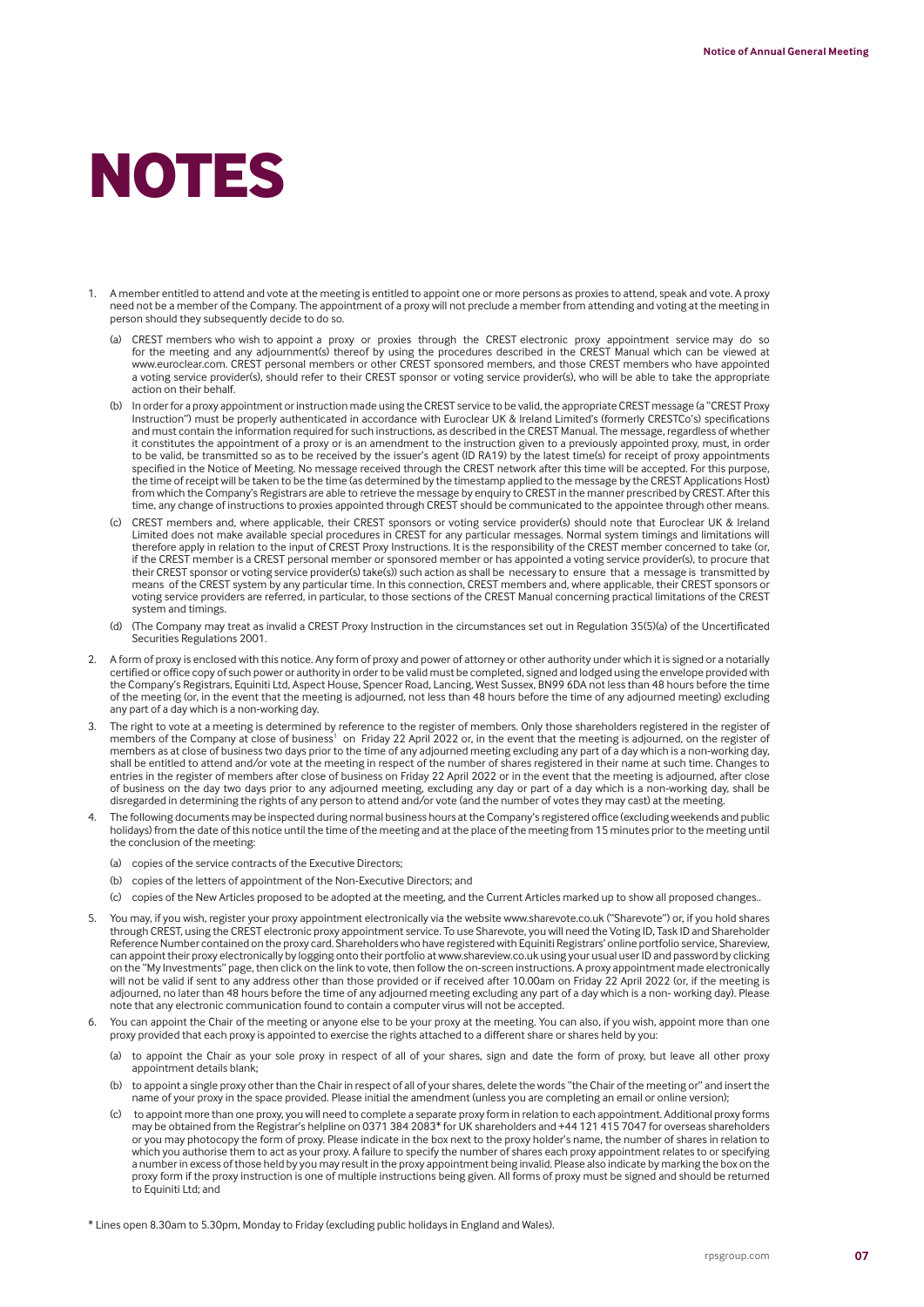- (d) the right of a shareholder under section 324 of the Act to appoint a proxy does not apply to a person nominated to enjoy information rights under section 146 of the Act.
- 7. A shareholder which is a corporation may authorise one or more persons to act as its representative(s) at the meeting. Each such representative may exercise (on behalf of the corporation) the same powers as the corporation could exercise if it were an individual shareholder, provided that (where there is more than one representative and the vote is otherwise than on a show of hands) they do not do so in relation to the same shares.
- 8. Where a copy of this notice is being received by a person who has been nominated to enjoy information rights under section 146 of the Act ("nominee"):
	- (a) the nominee may have a right under an agreement between the nominee and the member by whom they were nominated, to be appointed, or have someone else appointed, as a proxy for the meeting; or
	- (b) if the nominee does not have any such right or does not wish to exercise such right, the nominee may have a right under any such agreement to give instructions to the member as to the exercise of voting rights.

The statement of the rights of shareholders in relation to the appointment of proxies in notes 1, 2, 3, 6 and 7 does not apply to a nominee. The rights described in such notes can only be exercised by shareholders of the Company.

- 9. As at 28 February 2022 (being the latest practicable date before the publication of this notice), the Company's issued share capital consisted of 277,510,925 ordinary shares of 3 pence each, carrying one voting right each. The Company does not hold any ordinary shares in treasury. Therefore, the total voting rights in the Company as at 28 February 2022 were 277,510,925.
- 10. A shareholder or shareholders having a right to vote at the meeting and holding at least 5% of the total voting rights of the Company, or at least 100 shareholders having a right to vote at the meeting and holding, on average, at least £100 of paid up share capital, may require the Company to publish on its website a statement setting out any matter that such shareholders propose to raise at the meeting relating to the audit of the Company's accounts (including the auditors' report and the conduct of the audit) that are to be laid before the meeting, or any circumstances connected with an auditor of the Company ceasing to hold office since the last annual general meeting of the Company, in accordance with section 527 of the Act.
	- Any such request must:
	- (a) identify the statement to which it relates, by either setting out the statement in full or, if supporting a statement requested by another shareholder, clearly identifying the statement which is being supported;
	- (b) comply with the requirements set out in this note 10; and
	- (c) be received by the Company at least one week before the meeting.

Where the Company is required to publish such a statement on its website:

- (a) it may not require the shareholders making the request to pay any expenses incurred by the Company in complying with the request;
- (b) it must forward the statement to the Company's auditors no later than the time when it makes the statement available on the website; and (c) the statement may be dealt with as part of the business of the meeting.
- For information on voting rights, including the total voting rights of the Company, please refer to note 9 and www.rpsgroup.com.
- 11. Any request by a shareholder or shareholders to require the Company to publish audit concerns as set out in note 10:
	- (a) may be made either:
		- i. in hard copy, by sending it for the attention of the Company Secretary to RPS Group Plc, 20 Western Avenue, Milton Park, Abingdon, Oxfordshire, OX14 4SH; or
		- in electronic form, by sending it to 01235 834698, marked for the attention of Nicholas Rowe or email nick.rowe@rpsgroup.com (please state "RPS Group Plc: AGM" in the subject line of the email);
	- (b) must state the full name(s) and address(es) of the shareholder(s); and
	- (c) (where the request is made in hard copy form or by fax) must be signed by the shareholder(s).
- 12. Shareholders have the right to ask questions at the meeting relating to the business being dealt with at the meeting in accordance with section 319A of the Act. The Company must answer any such question unless:
	- (a) to do so would interfere unduly with the preparation for the meeting or would involve the disclosure of confidential information;
	- (b) the answer has already been given on a website in the form of an answer to a question; or
	- (c) it is undesirable in the interests of the Company or the good order of the meeting that the question be answered.
- 13. The information required by section 311A of the Act to be published in advance of the meeting, which includes the matters set out in this notice and information relating to voting rights of shareholders, is available at www.rpsgroup.com.
- 14. Except as provided above, members who wish to communicate with the Company in relation to the meeting should do so using the following means:
	- (a) calling our shareholder helpline on 0371 384 2083\* for UK shareholders or +44 121 415 7047 for overseas shareholders; or
	- (b) contacting the Company Secretary at the address shown above.

No other methods of communication will be accepted and you may not use any electronic address provided either in this Notice or any related documents (including the proxy form) to communicate with the Company for any purposes other than those expressly stated.

\* Lines open 8.30am to 5.30pm, Monday to Friday (excluding public holidays in England and Wales).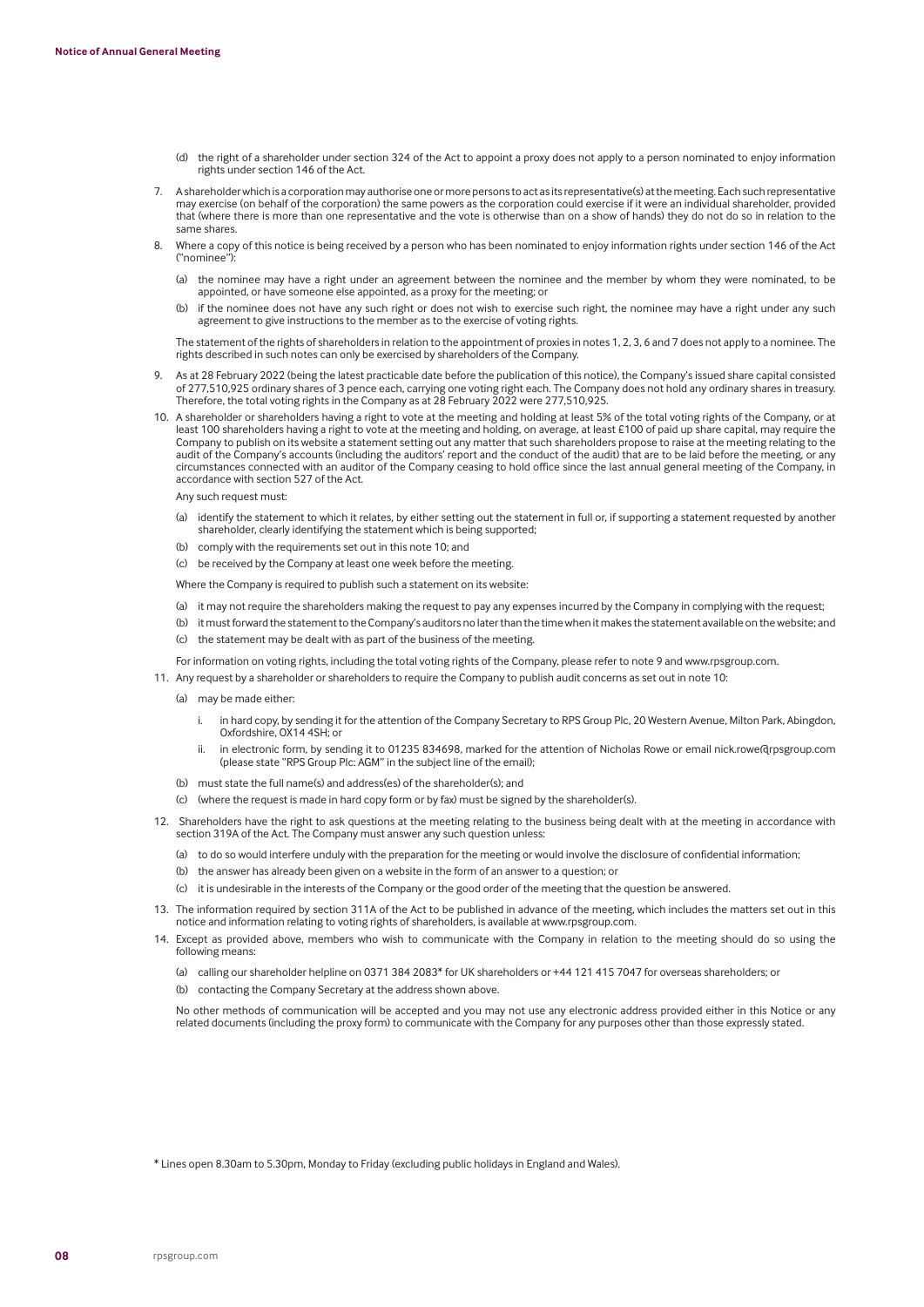# **EXPLANATORY NOTES**

#### **RESOLUTION 1 ANNUAL REPORT AND ACCOUNTS**

The Directors must present to shareholders at the meeting the Company's Annual Report and Accounts for the financial year ended 31 December 2021 together with the Directors' report, strategic report and auditors' report thereon. The Annual Report and Accounts for the financial year ended 31 December 2021 is available on the Company's website at www.rpsgroup.com.

#### **RESOLUTION 2 APPROVAL OF ANNUAL REMUNERATION REPORT**

In accordance with the Large and Medium Sized Companies and Groups (Accounts and Reports) (Amendment) Regulations 2013 the Company is required to present an annual remuneration report to shareholders which sets out the implementation of the Company's Directors' remuneration policy during the previous financial year. The remuneration report is set out on pages 115 to 131 of the Annual Report and Accounts.

#### **RESOLUTION 3 APPROVAL OF REMUNERATION POLICY**

Resolution 3 seeks shareholder approval of the Directors' Remuneration Policy as set out on pages 132 to 142 of the Annual Report and Accounts. A policy was last approved by shareholders in December 2019 and the Company is, accordingly, required to put a policy to a shareholder vote by no later than 31 December 2022. The policy for which approval is now sought is identical to that approved by shareholders in December 2019 save that the pension contribution of the Group Chief Executive is now 15% (reduced from 20%) and that with effect from 1 January 2020 the pension contribution of any new Executive Director (which includes the current Group Finance Director) is aligned to that of the wider workforce. The Board's Remuneration Committee intends to undertake a review of this policy later in 2022.

#### **RESOLUTIONS 4 to 10 RE-ELECTION OF DIRECTORS**

In accordance with recognised best practice all Directors are seeking re-election. Biographical details of all the Directors are set out on pages 88 to 90 of the Company's Annual Report and Accounts which illustrates the range of skills and experience they offer. The Board has concluded that the Directors seeking re-election continue to make an effective contribution to the Board and demonstrate commitment to their roles. All Directors are subject to regular performance appraisals. The Board therefore recommends, as separate resolutions, the re-election of all these Directors.

#### **RESOLUTION 11 REAPPOINTMENT OF AUDITORS**

The Act requires that the auditors of a company must be reappointed at each general meeting at which its annual accounts and report are laid. The Audit Committee, which has evaluated the effectiveness and independence of the external auditors, has recommended to the Board that Deloitte LLP be proposed for re-appointment. Accordingly, resolution 11 proposes the reappointment of the Company's existing auditors, Deloitte LLP, until the next meeting at which its annual accounts and report are laid.

#### **RESOLUTION 12 AUDITORS' REMUNERATION**

In accordance with normal practice this resolution authorises the Audit Committee to determine the auditors' remuneration.

### **RESOLUTION 13 AUTHORITY TO ALLOT SHARES**

The Act requires that to allot unissued shares (or grant rights to subscribe for, or to convert any security into, shares in the Company) the Directors must be authorised to do so by the shareholders. This resolution, which renews a similar authority given at last year's annual general meeting, would authorise the Directors to allot shares (and to grant rights to subscribe for, or to convert any security into, ordinary shares) in the capital of the Company up to an aggregate nominal value of £2,775,109 which represents approximately one-third of the Company's issued share capital as at 28 February 2022, being the last practicable date before the publication of this document.

In addition, if passed, paragraph ii of resolution 13 will authorise the Directors to allot ordinary shares in the Company (and to grant rights to subscribe for, or to convert any security into, ordinary shares in the Company) in connection with a rights issue only up to a further aggregate nominal amount of £2,775,109. This amount represents approximately one-third of the Company's issued share capital as at 28 February 2022, being the last practicable date before publication of this document.

This resolution 13 is in line with the guidance issued by The Investment Association.

The Company holds no shares as treasury shares (within the meaning of section 724(5) of the Act) at the date of this notice.

If given, these authorities will expire 15 months from the date the resolution is passed, or, if earlier, on the date of the Company's next annual general meeting. It is the Directors' intention to renew this authority each year.

The Directors have no current intention to exercise either of the authorities sought under resolution 13 other than to allot shares to satisfy outstanding commitments to issue shares as consideration under previous acquisition agreements and to the extent such authority is needed under the Company's employee share plans. However, the Directors consider that it is in the best interests of the Company to have the authorities available so that they have the maximum flexibility permitted by institutional shareholder guidelines to allot shares or grant rights without the need for a general meeting should they determine that it is appropriate to do so to respond to market developments or to take advantage of business opportunities as they arise.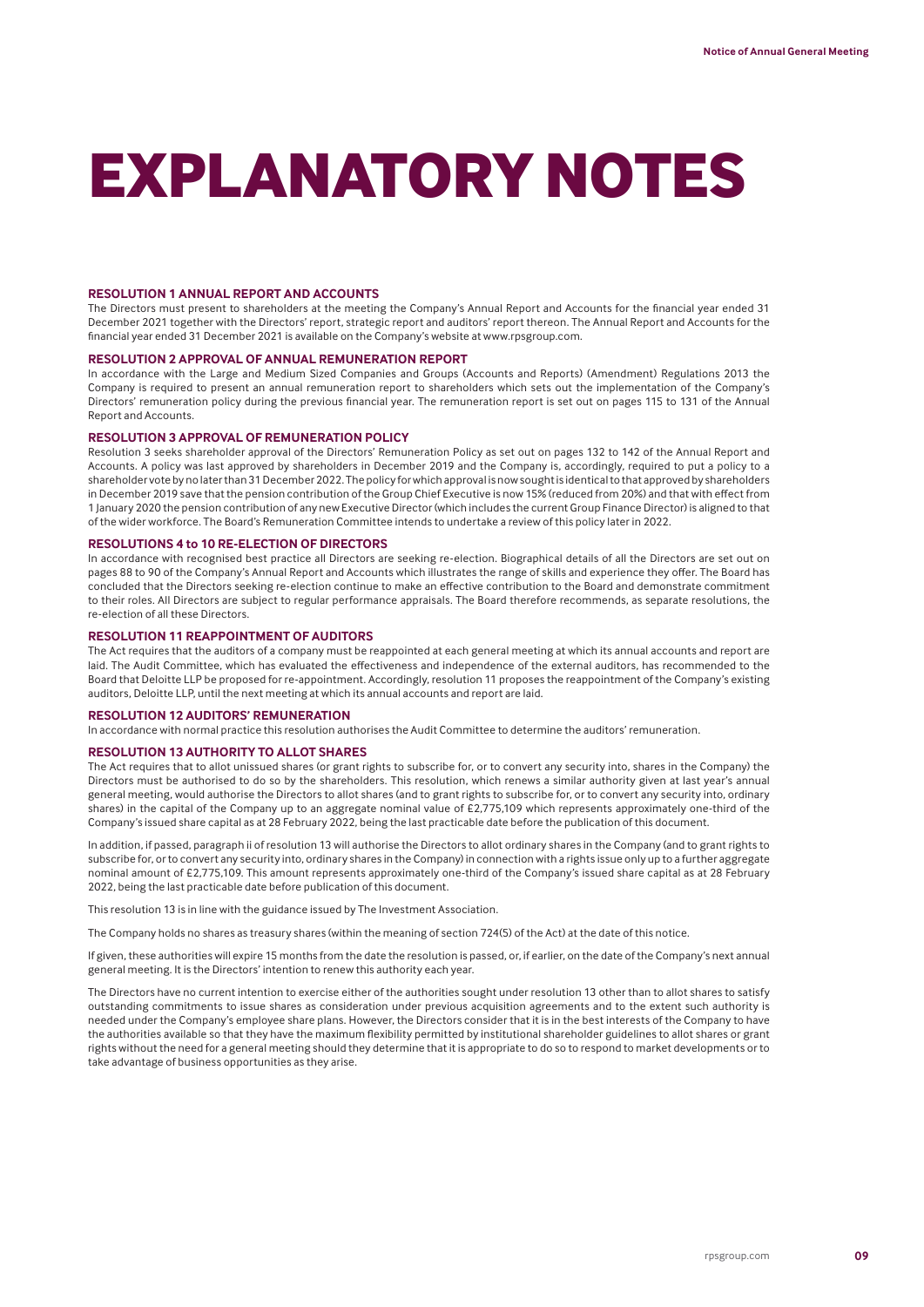#### **RESOLUTIONS 14 and 15 DISAPPLICATION OF PRE-EMPTION RIGHTS**

The Act requires that, subject to certain exceptions, before Directors of a company can allot any new shares or other equity securities within the meaning of section 560 of the Act (including the sale of treasury shares) for cash, the new shares must first be offered to existing shareholders of the Company in proportion to the number of shares which they hold at the time of the offer.

These resolutions would disapply the pre-emption provisions of section 561(1) of the Act to allow the Directors to allot shares or sell treasury shares for cash without having to comply with statutory pre-emption rights.

Resolutions 14 and 15, which will be proposed as special resolutions, renew a similar power given at last years annual general meeting and, if passed, will enable the Directors to allot equity securities for cash or sell treasury shares for cash up to a maximum aggregate nominal amount of £2,775,109 without having to comply with statutory pre-emption rights.

The powers proposed under resolution 14 will be limited to allotments or sales:

- (a) up to a maximum aggregate nominal amount of £2,775,109 in connection with a rights issue or £2,775,109 in connection with an open offer or other pre-emptive offer, in each case to ordinary shareholders and to holders of other equity securities (if required by the rights of those securities or the Directors otherwise consider necessary), but (in accordance with normal practice) subject to such exclusions or other arrangements, such as for fractional entitlements and overseas shareholders, as the Directors consider necessary; and
- (b) in any other case, up to a maximum aggregate nominal amount of £416,000 (being approximately 5% of the existing issued ordinary share capital of the Company as at 28 February 2022, being the last practicable date before publication of this document).

The powers proposed under resolution 15 will be limited to allotments or sales:

- (a) up to a maximum aggregate nominal amount of £416,000 (being approximately 5% of the existing issued ordinary share capital of the Company as at 28 February 2022, being the last practicable date before publication of this document); and
- (b) used only for the purposes of financing (or refinancing, if such refinancing occurs within six months of the original transaction) a transaction which the Directors determine to be an acquisition or other capital investment of a kind contemplated by the Statement of Principles on Disapplying Pre-Emption Rights most recently published by the Pre-Emption Group prior to the date of this notice.

In accordance with The Pre-Emption Group's Statement of Principles, the Company would not, without prior consultation with shareholders, use these authorities to allot shares exceeding 7.5% of the issued ordinary share capital of the Company on a non-pre-emptive basis within a rolling three-year period other than in connection with an acquisition or specified capital investment which is announced contemporaneously with the allotment or which has taken place in the preceding six-month period and is disclosed in the announcement of the allotment.

If given, these resolutions will expire 15 months from the date the resolution is passed, or if earlier, on the date of the Company's next annual general meeting. It is the Directors' intention to renew these authorities each year.

#### **RESOLUTION 16 AUTHORITY TO PURCHASE OWN SHARES**

The Act requires that a company must be authorised by its shareholders to purchase its own shares. This resolution seeks authority for the Company to make market purchases of its own shares within the limits set out.

This resolution would renew the authority given at last year's annual general meeting for the Company to purchase its own shares. If the resolution is passed, the maximum number of shares capable of being purchased under the proposed authority will be 27,750,000 ordinary shares of 3 pence each (representing approximately 10% of the issued share capital of the Company as at 28 February 2022, being the last practicable date before the publication of this document).

The minimum and maximum prices for such a purchase are set out in the text of the resolution. If given, this authority will expire 15 months from the date the resolution is passed, or, if earlier, on the date of the Company's next annual general meeting. It is the Directors' intention to renew this authority each year.

The Directors have no present intention to exercise this authority but consider the authority desirable to provide maximum flexibility in the management of the Company's capital base. If passed, any authority would only be exercised if the Directors had an expectation that such purchase would result in an increase in expected earnings per share and would be in the best interests of shareholders generally.

The Company does not have in issue any options to subscribe for ordinary shares in the Company.

The Company is permitted to hold shares it has purchased in treasury, as an alternative to cancelling them. Shares held in treasury may subsequently be cancelled, sold for cash or used to satisfy options exercised under the Company's share schemes. Whilst held in treasury, the shares are not entitled to receive any dividend or dividend equivalent (apart from any issue of bonus shares) and have no voting rights. The Directors believe that it is appropriate for the Company to have the option to hold its own shares in treasury if, at a future date, the Directors exercise this authority, in order to provide the Company with additional flexibility in the management of its capital base. However, the Directors currently intend to cancel any shares purchased under this authority. The Directors will have regard to institutional shareholder guidelines which may be in force at the time of any such purchase, holding or resale of shares held in treasury.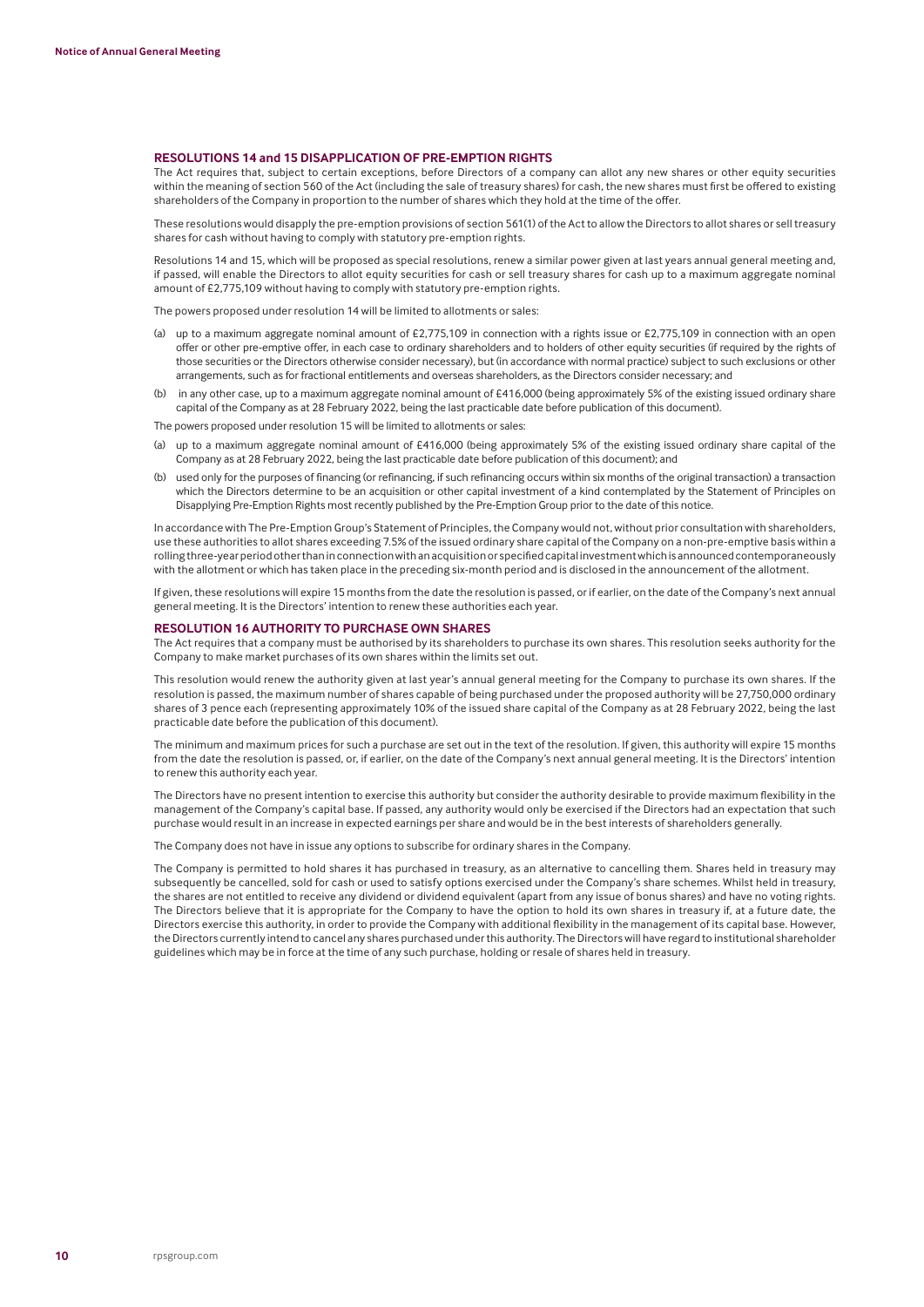#### **RESOLUTION 17 CHANGES TO ARTICLES OF ASSOCIATION**

#### **Summary of the Principal Proposed Amendments to the Company's Articles of Association Hybrid General Meetings**

To make it easier for shareholders (including those based overseas) to take part in future general meetings (including annual general meetings) and to promote shareholder engagement, the Directors consider it prudent to obtain the flexibility to hold hybrid meetings. The New Articles will permit the Company to hold a combined physical and electronic shareholder meeting (a "hybrid meeting"). This provides the Company with greater flexibility to determine the means of attendance at, and participation in, each general meeting, including whether shareholders shall be entitled to attend and participate at a general meeting by means of electronic facility or facilities, or to attend and participate at a physical place or places.

Consequential changes to facilitate this amendment have been made throughout the New Articles, including amendments to the interpretation provisions at Article 56A.3 regarding attendance and participation at general meetings. To promote the interests of shareholders, the amendments also provide that:

- (a) the Chair of the meeting must be satisfied that adequate electronic facilities are available to ensure that shareholders attending the general meeting by electronic means are able to participate in the business for which the meeting has been convened;
- (b) where a resolution is voted on at a general meeting where shareholders are participating electronically as well as at a physical meeting, such a resolution will be decided on a poll; and
- (c) the Board may make changes to the arrangements for general meetings after notice of the meeting has been issued but before the meeting is held, if the Board decides it is impracticable or undesirable to hold the meeting at its stated time and/or using the electronic facilities stated in the notice. If the general meeting is so postponed, the Board shall take reasonable steps to advertise the date and time of the postponed meeting, and the means of attendance and participation, which may include advertising that information on the Company's website.

The Board recognises the value and importance of shareholders being able to attend meetings in person and, accordingly, the proposed changes do not permit "virtual-only" meetings held exclusively on an electronic basis.

#### **Meeting security**

The New Articles include provisions permitting the Board to make relevant arrangements to ensure the security of a general meeting with respect to both the physical place at which it is held, and the electronic facilities used in connection with holding a general meeting, as well as to ensure the health and safety of those attending a general meeting at a physical place. This is in line with practices adopted by other listed companies in recent years.

#### **Flexible payment methods**

Many shareholders now choose electronic payment rather than cheques as the preferred payment method for dividend and other payments. We consider that the Company should be able to use a contemporary range of payment methods, to allow the Company to decide which method is to be used and to allow the Directors to treat a dividend as unclaimed if relevant account or other prescribed details are not provided. With those considerations in mind, the New Articles would allow the Company to specify which payment methods are to be mandatory for the payment of its dividends or interest or any other payments to shareholders and to allow the Board to determine which distribution methods will be used in any particular case.

#### **Stock**

The Companies Act 1985 ("1985 Act") allowed a company to convert its fully paid-up shares into stock, and to re-convert this stock back into paid-up shares of any denomination by means of an ordinary resolution, if its articles of association so permitted. The Act repealed certain provisions of the 1985 Act including abolishing the power to convert fully paid-up shares into stock. The Company does not hold any stock however, if a company were to still hold stock, the Act provides the ability for that company to convert such stock back into fully paid-up shares by means of an ordinary resolution and without any specific power having to be provided for in its articles of association. As companies may no longer convert shares into stock and the power to convert stock back into shares is granted under the Act, it is proposed to delete these historic articles which are now defunct.

#### **Registers**

The 1985 Act required companies to maintain a register of shares in which directors were interested ("Register of Directors' Interests"). The Act repealed certain provisions of the 1985 Act including the requirement to maintain a Register of Directors' Interests. As the Act contains mandatory provisions applicable to the Company relating to the inspection of the Company's statutory registers, to avoid any conflict between the provisions of the Act and the Company's articles of association, it is proposed to delete articles 126.1 and 126.2 which contain provisions which are either now defunct or dealt with under the Act.

### **RESOLUTION 18 NOTICE PERIOD FOR GENERAL MEETINGS**

Changes made to the Act by the Companies (Shareholders' Rights) Regulations 2009 ("Regulations") mean that all general meetings must be held on 21 clear days' notice unless shareholders agree to a shorter notice period. In order for the Company to be able to call general meetings (other than annual general meetings) on 14 clear days' notice, shareholders must have approved the calling of meetings on 14 clear days' notice. Resolution 18, which is proposed as a special resolution, seeks such approval. A similar approval was given at the Company's last annual general meeting. The approval will be effective until the Company's next annual general meeting, when it is intended that a similar resolution will be proposed. The Company will also need to meet the requirements for electronic voting under the Regulations before it can call a general meeting on 14 clear days' notice.

The Directors only intend to use the shorter period for calling general meetings (other than annual general meetings) when the additional flexibility is (i) merited by the business of the relevant meeting and (ii) considered to be for the advantage of shareholders as a whole, for example, for time sensitive matters such as capital raisings.